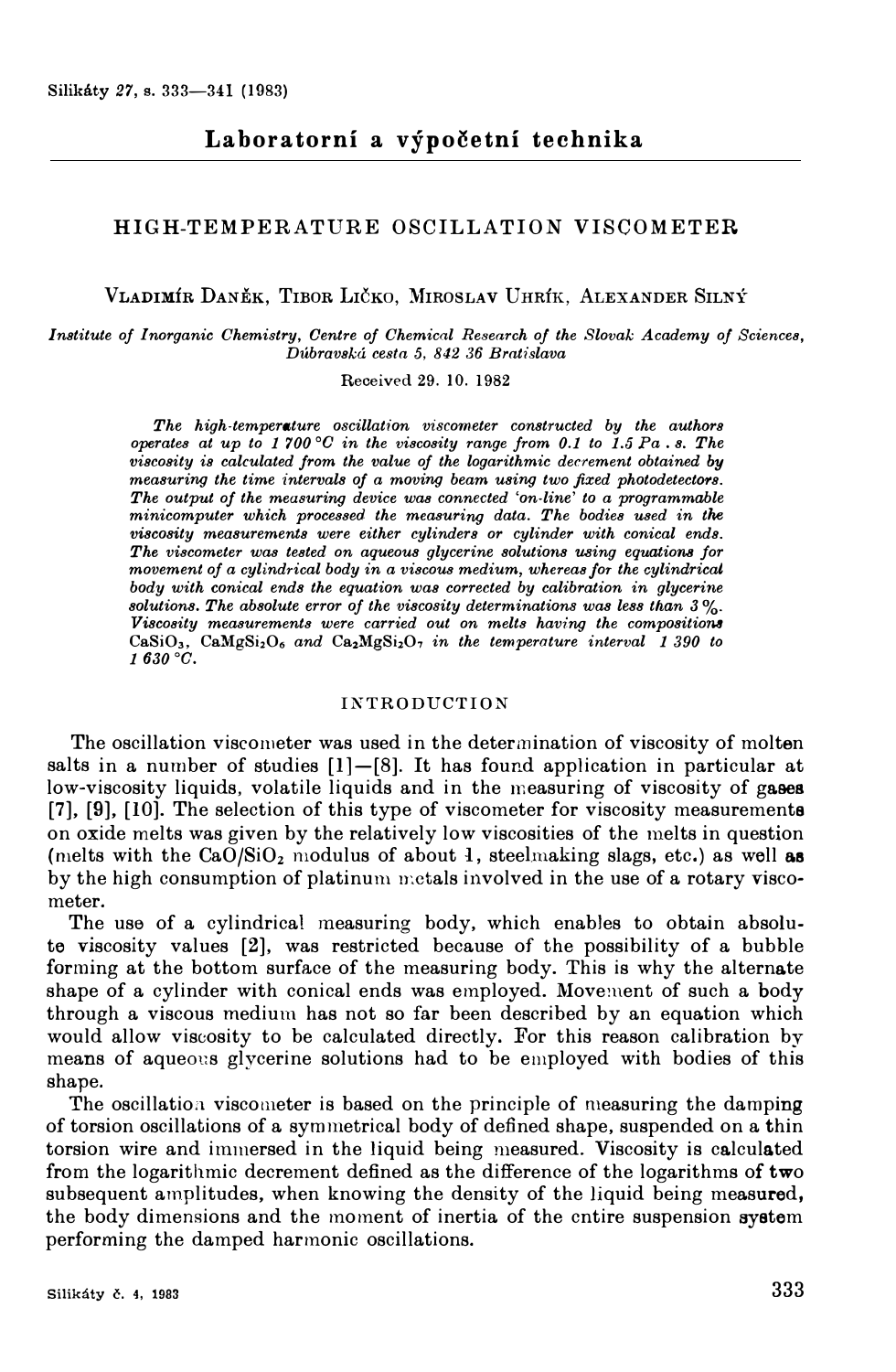*V. Daněk, T. Ličko, M. Uhrík, A. Silný:* 

# APPARATUS

The design of the oscillation viscometer for work in air atmosphere up to 1 700  $^{\circ}$ C is shown in the schematic diagram in Fig. 1. The measuring bodies were alternatively a cylinder whose diameter was equal to its height  $(5.47 \pm 0.01 \text{ mm})$ and a cylinder with conical ends with equal cylinder radius, cylinder height and heights of both cones  $(3.718 \pm 0.005 \text{ mm})$ . The measuring bodies and the parts



*Fig. 1. Schematic sectional view of the oscillation viscometer. 1 — winding device, 2 — tempered protectivejacket oj the torsion wire, J - torsion wire, 4* - *gripping collets, 5* -*mirror, 6* - *additional brass rings, 7* - *heavy ring of stainless steel, 8* - *bayonet letting down device, 9* - *thermocouple, 10* - *level surjace contact, 11* -*jurnace closure, 12* - *corundum jurnace shajt, 13* - *water-cooled*   $furnace, 14$  — *measuring body, 15* — *crucible with melt.* 

of the suspension system situated in the furnace hot zone were of the PtRh40 alloy. The parts of the suspension system outside the hot furnace zone were of stainless steel or brass. For determining and change in the inertia of the suspension system three rings of brass and one of stailess steel weer used, which had been machined with the most high precisíon.

**334 Silikáty č. 4, 1983**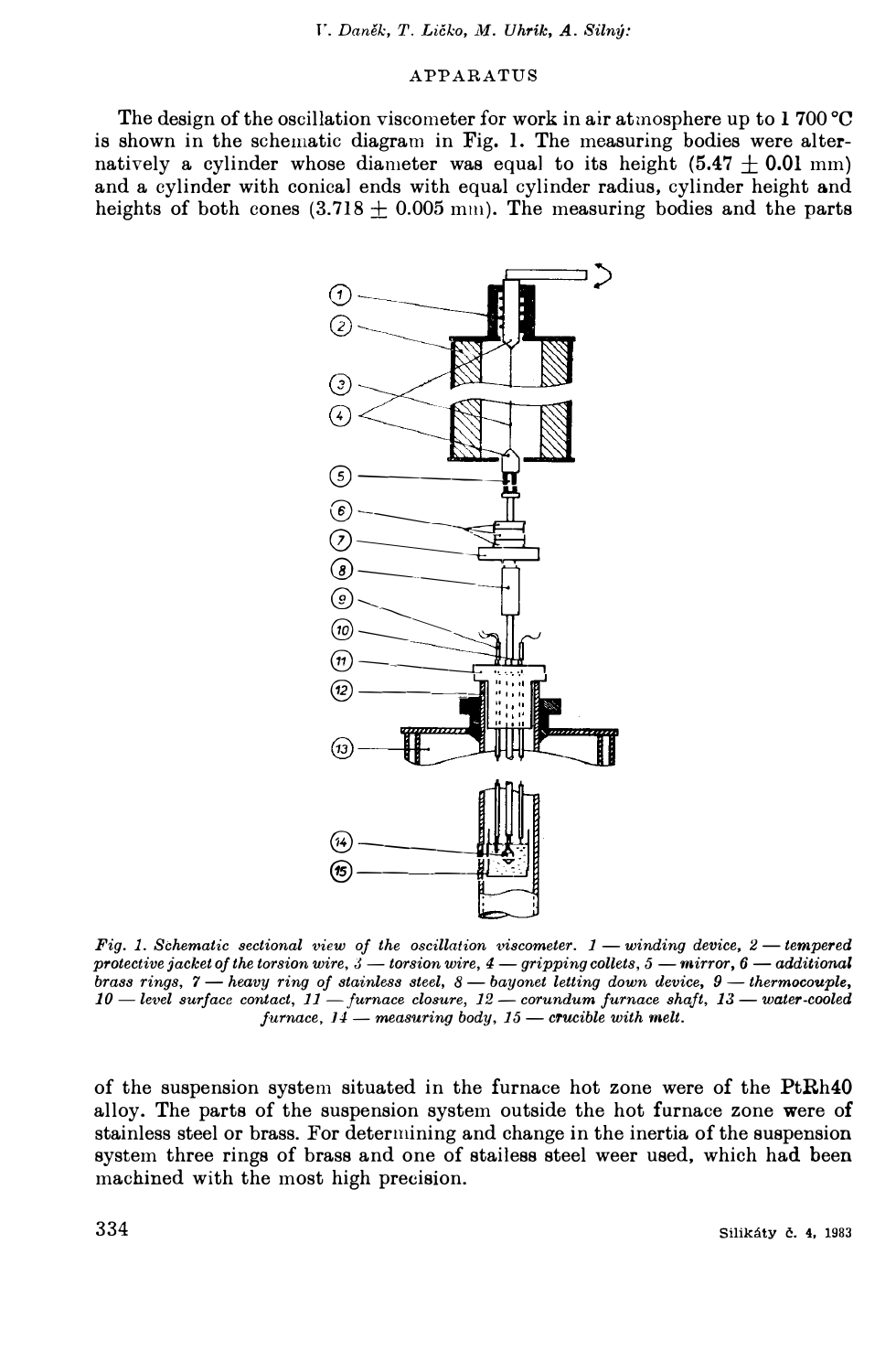All the parts of the suspension system were machined to a tolerance of  $+0.01$  nm and after assembly the system was aligned so that the maximum deviation would not exceed 0.1 mm. Special care was paid to the machining of the measuring bodies whose surface was finally polished. The length of the suspension system from the torsion wire to the measuring body was about 85 cm and its weight was 497.5 g.

The torision fibre was a dia. 0.3 mm PtW8 wire about 60 cm in length. The PtW8 alloy is recommended in [11] for its low internal friction and a high stability of its torsional properties. The fibre was suspended in a cylinder tempered at 30 °C, to the top of which was fitted a mechanical winding divice serving for shifting the suspension system from its equilibrial position. The fibre ends were clamped in a way ensuring perfect alignment of the suspension system. To relieve internal stresses, the wire was annealed for 2 hours at about 1 200  $\degree$ C by passing controlled AC while loading the wire with 500 g.

The moment of inertia of the suspension system was determined by measuring the change in the period due to addition of brass rings, the moment of intertia of which was calculated by the equation

$$
I = \Delta I \left( \frac{t^2}{t^2 - t_0^2} \right) \tag{1}
$$

where  $\Delta I$  is the moment of inertia of the brass ring added, t and  $t_0$  are the periods of the system with and without the brass rings respectively. Table I lists the measured values of the moment of inertia with the individual rings added, and also the moment of inertia of the whole suspension system.

| $\text{kg} \text{ m}^2$ | ŧе<br>s                                        | $I_i \times 10^5$<br>$\text{kg} \text{ m}^2$ | $I_0\times 10^{5\ast}$<br>$\overline{\text{kg m}^2}$ |
|-------------------------|------------------------------------------------|----------------------------------------------|------------------------------------------------------|
|                         | 4.8342                                         | 5.985                                        | 5.454                                                |
|                         | 4.8333                                         | 6.002                                        | 5.471                                                |
|                         | 4.8341                                         | 5.985                                        | 5.454                                                |
|                         | 5.0429                                         | 6.532                                        | 5.469                                                |
|                         | 5.2434                                         | 7.068                                        | 5.474                                                |
|                         | 0.5315<br>0.5309<br>0.5312<br>1.0624<br>1.5936 |                                              |                                                      |

Table I

Moment of inertia of the suspension system with the measuring body in the form of a cylinder with conical ends. The period without the additional rings,  $t_0 = 4.6146$  s

The mean value  $I_0 = (5.464 \pm 0.009) \times 10^{-5}$  kg m<sup>2</sup> \*)  $I_0 = I_i - \Delta I_i$ 

The furnace employed in the high-temperature measurements was provided with double molybdenum winding (dia,  $0.9 \text{ mm}$  wire) on a corundum tube of 50 mm ID and 60 mm OD and 550 mm in length. The furnace winding was protected from oxidation by a forming gas. The furnace was fed from a NOCONTA AC tyristor power source using the TRS 97 proportional controller so that the relative temperature stability was within  $\pm 1^{\circ}$ C. The temperature was measured with a PtRh6/PtRh30 thermocouple whose hot joint was placed in the liquid being measured. The thermocouple had been calibrated at the melting points of gold, nickel and palladium. Over the temperature range of 1 200 to 1 700 °C the tempera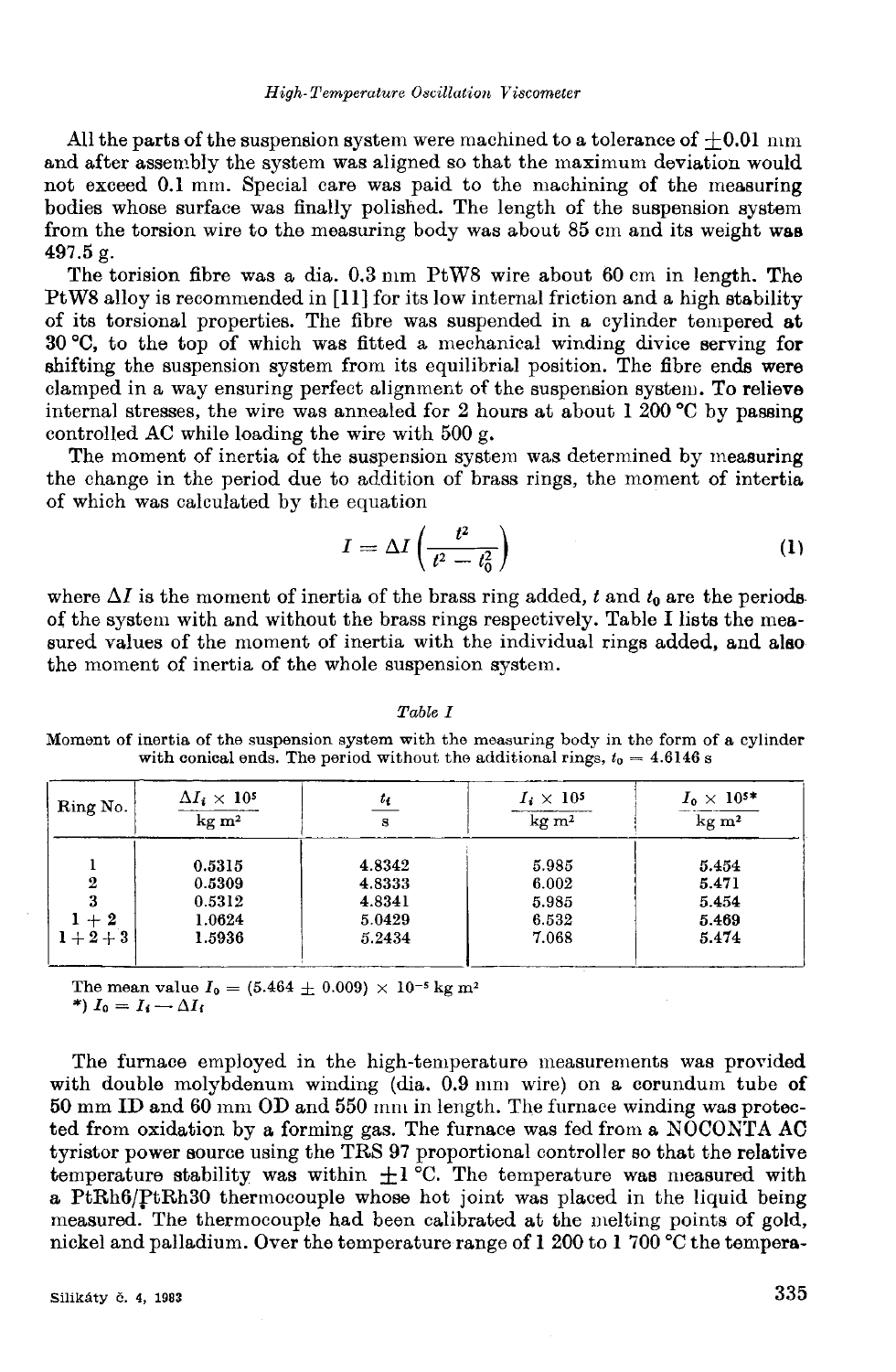ture was measured with an error of  $+5$  °C. The melt was placed in a crucible of PtRh30 alloy, 40 mm in diameter and 50 mm in height. The amount of the sub .stance weighed into the crucible was such that the melt volume amounted to a.bout 40 cm**3•** 

The damped harmonic oscillations of the suspension system were recorded by means of a halogen lamp beam reflected from the suspension system mirror and received by two KP **101** phototransistors situated in its trajectory. The detectors were placed roughly symmetrically to the oscillation axis and their mutual distance was 5 cm. The distance between the lamp and the detectors and the suspension system mirror was about 1 m, the angular displacement at the maximum amplituda amounted to about 6 deg. The time intervals between the phototransistor pulses were measured with an accuracy to **10** µs. The overall accuracy of the oscillation measurement was  $+1$  ms with the given arrangement. The set of time intervals was transmitted trough an interface into the memory of the EMG **666** minicomputer. The mathematical processing of the set of time intervals, the computation of the period the amplitudes and the logarthmic decrement was described in **[4].** 

Equations for the computation of the viscosity of Iiquids measured by the oscillating sfere and cylinder (with equal diameter and height) were derived in **[2, 12].** For the cylinder, the equation has the form

$$
\eta = \frac{2\delta I}{5\pi R^3 t_0} \left( \frac{1}{2 + b_1 R + P} \right),\tag{2}
$$

where

$$
P=\frac{b_1R+1}{(b_1R+1)^2+b_1^2R^2}\,;\qquad b_1=\left\vert\!\!\left\langle\frac{\varrho\pi}{\eta t};\right.\right.
$$

 $\eta$  is viscosity (Pa. s),  $\rho$  is density of the liquid being measured (kg m<sup>-3</sup>), R is the radius of the measuring cylinder  $(m)$ ,  $I$  is the moment of inertia of the torsion pendulum (kg  $m^2$ ), *t* is the period in the liquid being measured (s),  $t_0$  is the period in vacuo (s) and  $\delta$  is the logarithmic decrement. For a sphere, equation (2) has an analogous form **[12]** where the value of the constant is 3/4 and not 2/5. It is to be assumed that the size of this constant depends on the geometric shape of the measuring body and that with one in the shape of a cylinder with conical ends, it should be possible to use equation (2) with the value of the constant determined by calibration measurements.

The logarithmic decrement  $\delta$ , arising in equation (2), is a magnitude characterizing the damping of the torsion oscillations due solely to friction between the measuring body and the liquid being tested. The experirnentally established value  $\delta_{\text{exp}}$  has therefore to be corrected for the damping due to friction of the suspension system with the ambient atmosphere  $(\delta_{air})$  and for the damping due to friction of the immersed part of the rod connecting the suspension system with the measuring body ( $\delta_{\text{conn}}$ ). The latter correction is sigificant namely when using measuring bodies of Sinali sizes. The corrected logarithmic decrement value is thcn calculated from the equation

$$
\delta_{\text{corr}} = \delta_{\text{exp}} - \delta_{\text{air}} - \delta_{\text{conn}}.\tag{3}
$$

The logarithmic decrement values were calculated by processing 10 to 20 periods in dependence of the viscosity of the liquid being rneasured, while the first 3 to -O periods from starting the damped oscillation were not recorded. This time was found satisfactory for equalization of the wholc suspension system after its starting.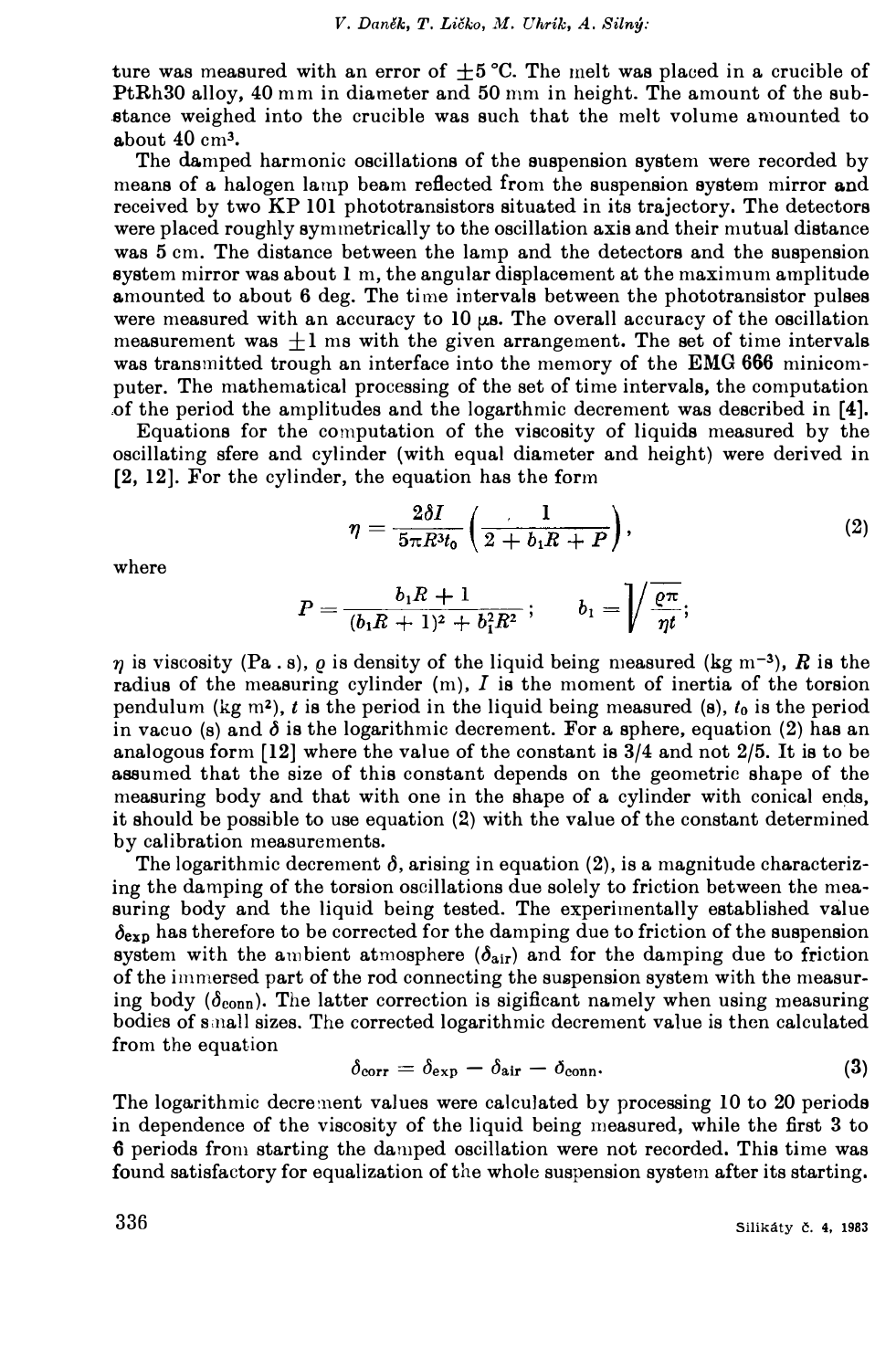## **EXPERIMENTAL**

The calibration solutions were prepared from A.R. glycerine (Lachema, Brno) in concentrations of 100, 98, 94, 92, 90 and 85 wt. %. The density values of the solutions required for viscosity calculations were taken from ref. [13]. The solutions were tempered in a thermostat.

Specimens having the compositions  $CaSiO<sub>3</sub>$ ,  $CaMgSi<sub>2</sub>O<sub>6</sub>$  and  $Ca<sub>2</sub>MgSi<sub>2</sub>O<sub>7</sub>$  were prepared by calcination of CaCO<sub>3</sub>, A.R., and MgCO<sub>3</sub>, A.R., Lachema, Brno and subsequent fusion with  $SiO<sub>2</sub>$ , A.R. Erba, Milano in the corresponding stoichiometric ratio. The density values of the melts were taken over from ref. [14].

In the viscosity measurements proper, use was made of the mean moment of inertia value of the suspension system,  $5.464 \times 10^{-5}$  kg m<sup>2</sup>. The moment of inertia of the suspension system including the measuring body of cylindrical shape was  $5.420 \times 10^{-5}$  kg m<sup>-2</sup>. For viscosity measurements at high temperatures the effect of temperature on the moment of inertia of the suspension system was determined; this effect is caused by thermal expansion of the measuring body. It was found that the change in the moment of inertia of the system with temperature was obviously smaller than the error with which the moment of inertia was determined. Calculation based on the thermal expansion data indicated that the change in the moment of inertia for 1 500 °C amounted to the order of  $10^{-9}$  kg m<sup>2</sup>.

The temperature dependence of the dimensions of the measuring body was determined on the basis of thermal expansion measurements on the PtRh40 alloy employed. The following equation was used for correcting the measuring body radius with respect to thermal expansion in the temperature interval of 1 200 to 1 700 °C:

$$
R = (3.7055 \times 10^{-3} + 5.0185 \times 10^{-8}\theta), \qquad [m] \tag{4}
$$

where  $\vartheta$  is temperature in °C.

The logarithmic decrement value in air at room temperature was 1.05 + 0.1  $\times$  $\times$  10<sup>-3</sup>. The period in air amounted to about 4.62 s in the given arrangement.

Table II lists the measured and literature values of viscosity of aqueous glycerine solutions. The values are means of 5 to 6 measurements. The measurements were carried out at 20 °C.

The viscosity of the CaSiO<sub>3</sub>, CaMgSi<sub>2</sub>O<sub>6</sub> and Ca<sub>2</sub>MgSi<sub>2</sub>O<sub>7</sub> melts is shown in Fig. 2. The viscosity values are means of 5 to 6 measurements. The experimental

| $\eta$   Pa.s         |             |           |       | $\frac{\Delta \eta^*}{\text{Pa} \cdot \text{s}}$ |
|-----------------------|-------------|-----------|-------|--------------------------------------------------|
| $wt. \%$<br>ref. [16] | ref. $[17]$ | ref. [18] | exp.  |                                                  |
| 1.412                 | 1.499       |           | 1.453 | 0.009                                            |
| 0.939                 | 0.974       | 0.997     | 0.947 | 0.005                                            |
| 0.437                 | 0.458       | 0.458     | 0.436 | 0.006                                            |
| 0.310                 | 0.328       | 0.326     | 0.315 | 0.002                                            |
| 0.219                 | 0.235       | 0.233     | 0.226 | 0.004                                            |
| 0.109                 | 0.113       | 0.112     | 0.113 | 0.003                                            |
|                       |             | $-1$      |       |                                                  |

Table II

Measured and literary viscosity values of aqueous glycerine solutions at 20 °C

\*) Standard deviation of experimental measurements.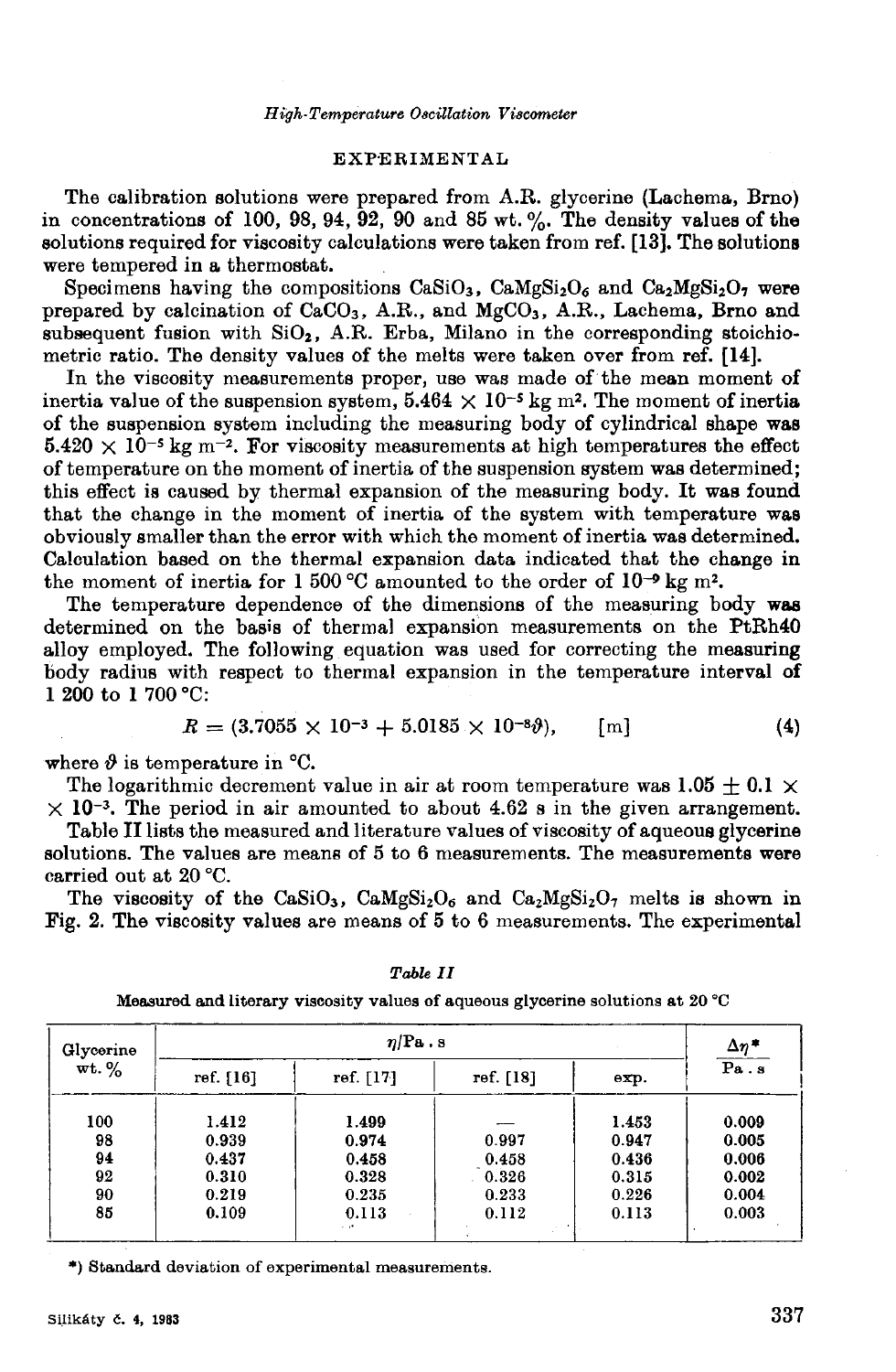**values were treated by the least squares method, Viscosity of the melta in question can be described by the following exponential equations:** 

| $\eta$ CaSiO <sub>3</sub> | $= 8.981 \times 10^{-6}$ exp (18931/T); | $\Delta \eta = 2.1 \%$ | (5) |
|---------------------------|-----------------------------------------|------------------------|-----|
|---------------------------|-----------------------------------------|------------------------|-----|

 $\eta_{\text{CaMgs1}_2\text{O}_6} = 7.230 \times 10^{-6} \text{ exp } (19840/T); \qquad \Delta \eta = 1.6\%,$ <br>  $\eta_{\text{CaMgs1}_2\text{O}_7} = 1.441 \times 10^{-5} \text{ exp } (16820/T); \qquad \Delta \eta = 2.5\%,$  (7)

 $\eta_{\text{Ca}_2\text{MgSi}_2\text{O}_7} = 1.441 \times 10^{-5} \exp{(16820/T)}; \quad \Delta \eta = 2.5 \%$  (7)

### **DISCUSSION**

**In the designing of the oscillation viscometer, use was made of experience**  gained in the construction and operation of the apparatus decribed in  $[2]$ ,  $[4]$  to **[7], [15]. The design wa.s influenced by the lesa exacting precision requirements in this instance. Application of the oscillation viscometer for temperatures of up to 1 700 °C and for oxide melta with viscosities of the order of 0.1-1 Pa. s requires**  scaling down of the measuring body dimensions and increasing the moment of inertia of the suspension system, which necessarily leads to a lower sensitivity of the instrument and consequently to a lower measuring accuracy. In view of this the new viscometer shows parameters roughly 5-times less favourable than the presently top-grade oscillation viscometer [5] which, however, has so far been used at temperatures up to about 1 100 °C, exhibiting an absolute measuring error of  $0.5-1\%$  for routine measurements at this temperature [6].

The results of viscosity measurements on aqueous glycerine solutions involve **a**n estimated absolute measuring error lower than  $3\%$ . Table II shows a comparison of the data measured with literary data at 20 °C and indicates that the latter exhibit differences of up to 9%. With regard to an analysis of the methods employed, the data given in [16] were considered the most reliable ones. Those specified in  $[17, 18]$  are higher by about 3 to  $5\%$ . It may be said, however, that



 $Fig. 2.$  *Viacoaity of the melta of CaSiO*<sub>3</sub>, CaMgSi<sub>2</sub>O<sub>6</sub> and Ca<sub>2</sub>MgSi<sub>2</sub>O<sub>7</sub>.  $\circ$  - CaMgSi<sub>2</sub>O<sub>6</sub>,  $\wedge$  - CaSiO<sub>3</sub>,  $\nabla$  -- $\mathsf{Ca}_2\mathsf{M}g\mathsf{Si}_2\mathsf{O}_7$ , -.-.-. after [19], ----- after [20],  $\bullet$  --after [21], full lines according to equations (5)-(7).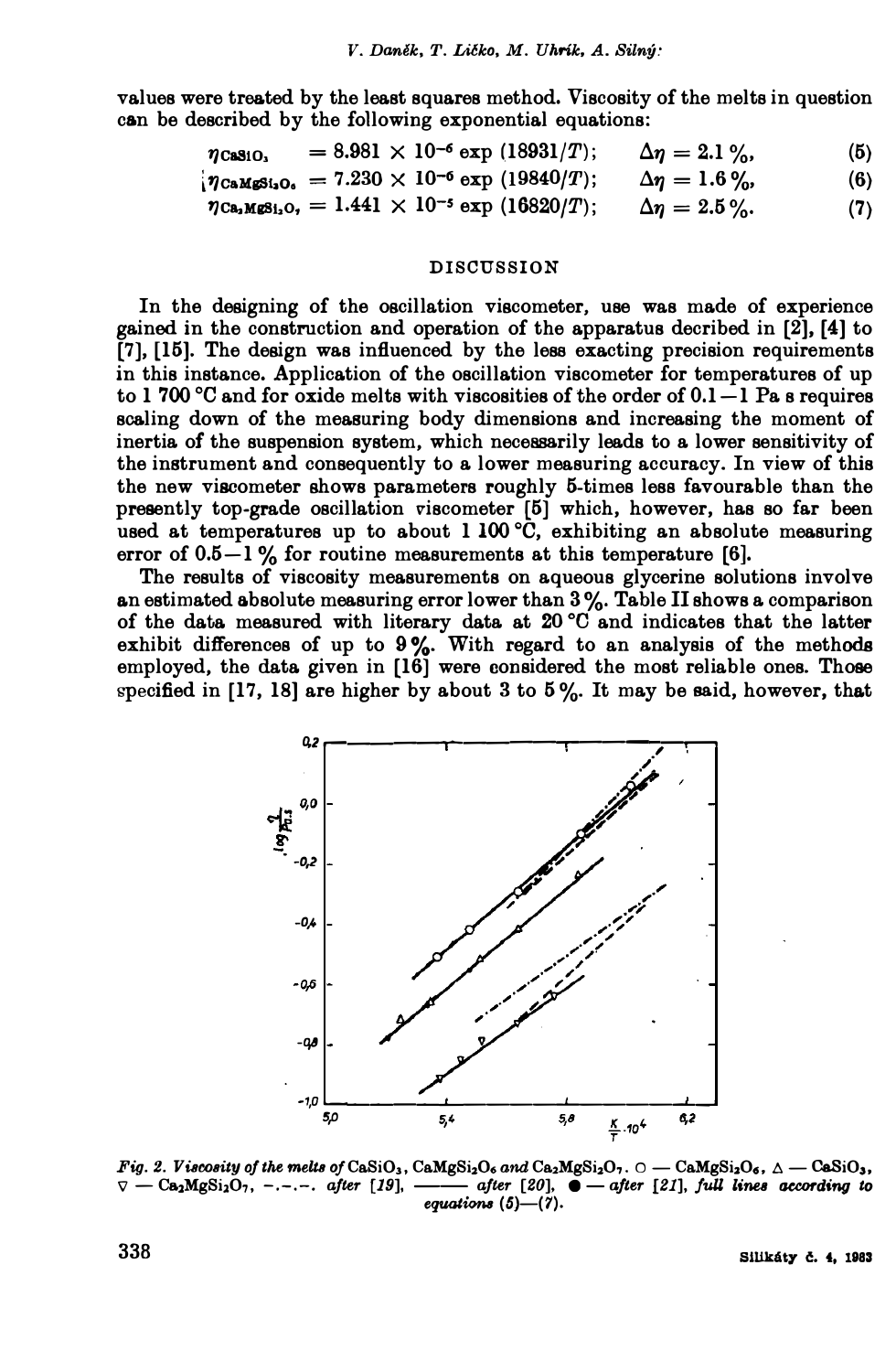the viscosity values of the respective solutions are in agreement with the literary data  $[16]$  within the 3% absolute measuring error, even though the standard deviation throughout the whole series of measurements in the present study was lower than  $3\%$ .

The results of viscosity measurements on  $CaSiO<sub>3</sub>$ ,  $CaMgSi<sub>2</sub>O<sub>6</sub>$  and  $Ca<sub>2</sub>MgSi<sub>2</sub>O<sub>7</sub>$ melts were compared with the values measured in studies  $[19]-[21]$ . Fig. 2 shows the temperature dependence of viscosity according to  $[19]-[21]$  obtained by interpolation of the concentration relationships. The measurements in [19] used a rotary viscometer with a graphite crucible in a nitrogen atmosphere. For the  $\text{CaMgSi}_2\text{O}_6$  melt, a good agreement was obtained with the values given in [19], while for the melt of  $Ca<sub>2</sub>MgSi<sub>2</sub>O<sub>7</sub>$  the values given in [19] are higher by about 21 %. The measurements performed in [20] used an oscillation viscometer with a cylindrical measuring body and the melt placed in a platinum crucible. The viscosity falues for  $\tilde{C}_0Mg\tilde{Si}_2O_6$  given in [20] are lower by about 7%. For  $Ca<sub>2</sub>MgSi<sub>2</sub>O<sub>7</sub>$ , the viscosity values are higher by about 3% than the results of the present study. Viscosity of the  $CaSiO<sub>3</sub>$  melt in [21] was measured with a rotary viscometer, and its results are identical with those of the present study within the framework of the experimental error.

An analysis of errors involved in viscosity measurements with an oscillation viscometer is discussed in detail in [4], [5], [15]. The recommended measurement of viscosity on water was impossible in the present case because the maximum sensitivity had been adjusted for the viscosity range from 0.1 to 1.5 Pa. s.

The greatest source of errors of the present viscometer was the determination of the measuring body diameter and the error in the determination of the logarithmic decrement. The measuring body diameter was measured with a cathetometer with an accuracy of  $+0.005$  mm. This uncertainty is responsible for the viscosity error of  $0.78\%$ . An estimate of the error due to uncertainty in the logarithmic decrement determination was calculated from its standard deviation, the maximum value of which was  $5 \times 10^{-5}$ . This value includes also measuring of logarithmic decrement in air, when the swing of the torsion pendulum takes place. The mentioned error in the logarithmic decrement determination is responsible for the viscosity uncertainty of up to  $0.8\%$  depending on the actual viscosity value. The lesser errors are due to inaccuracy in the determination of the moment of inertia of the suspension system, in the measuring of the period and in the determination of density of the liquid being measured. The standard deviation involved in the determination of the moment of inertia of the suspension system,  $9 \times 10^{-8}$  kg m<sup>2</sup>, causes an error of 0.17% in the viscosity value. The oscillation period was measured with an accuracy of  $\pm 1$  ms, which is responsible for an error of 0.06% in the viscosity value. The same error, 0.06% of the viscosity value, is caused by density determination described in [14], which is accurate within  $\pm 0.005$  g, cm<sup>3</sup>. The sum of the errors mentioned above gives the value of the estimated total error of 1.87% for viscosity measurements on the viscometer described. Further minor errors can obviously occur as a result of imperfect thermal stabilization of the torsion fibre, non-uniform immersion of the measuring body, etc. The standard deviation of the temperature dependence of viscosity of the melts in question was lower than  $3\%$  in all the instances, which is in a good agreement with the above estimate of the measuring error.

The authors dedicate this paper to the memory of Ing. I. Votava.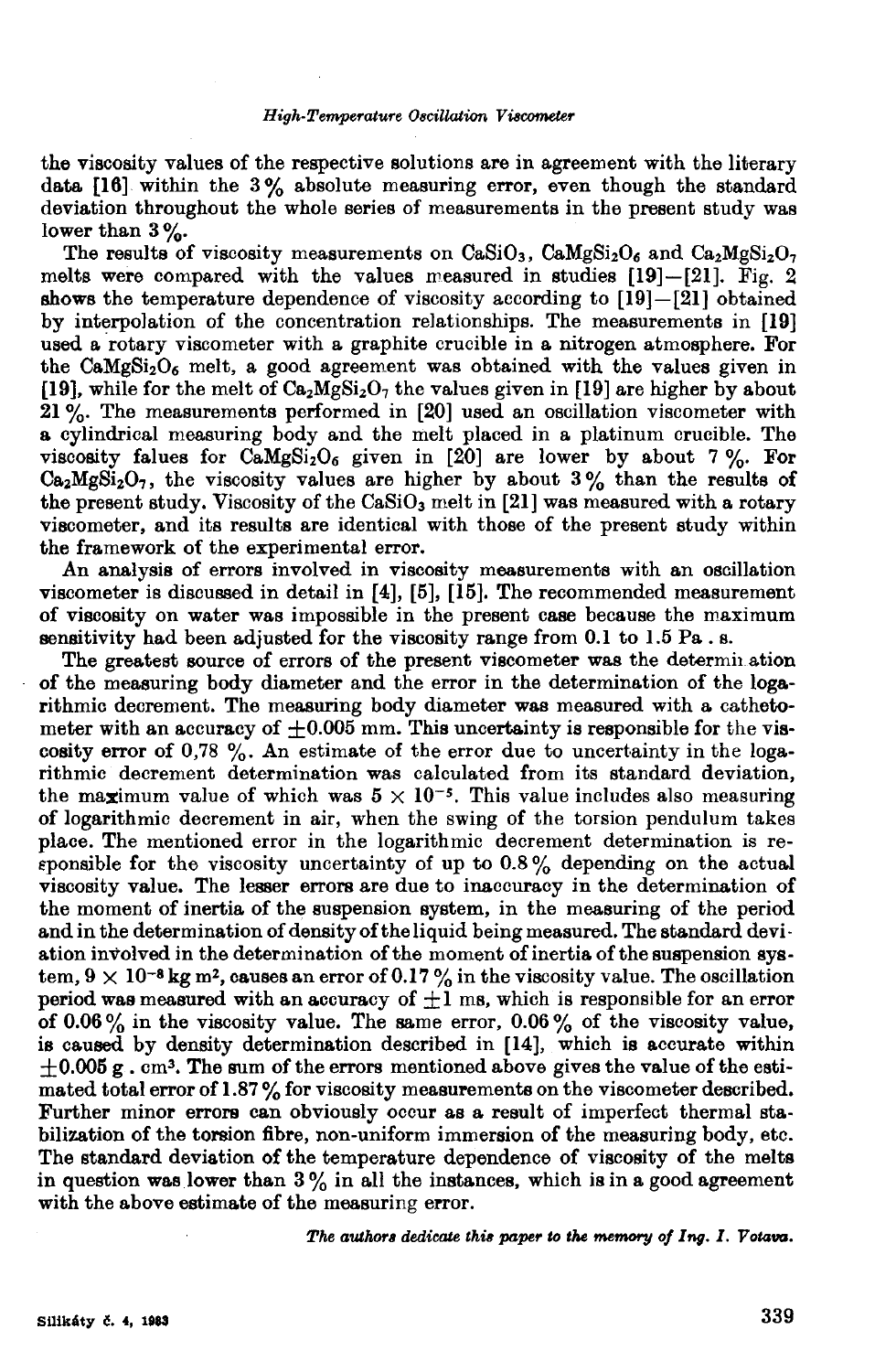*V. Daněk, T. Ličko, M. Uhrík, A. Silný:* 

#### **References**

- **{1] Da.ntuma R. S.: Z. allgem. anorg. Chemie, 175, l (1928).**
- [2] Dumas D., Grjotheim K., Hogdahl B., Øye H. A.: Acta Chem. Scand. 24, 510 (1970).
- **[3] Votava I., Matiašovský K.: Chem. zvesti** *27,* **172 (1973).**
- **{4] Ohta T., Borgen O., Brockner W., Fremstad D., Grjotheim K., T0rklep K., 0ye H. A.: Ber. Bunsen Gesell. 79, 335 (1975).**
- **[5] T0rklep K., 0ye H. A.: J. Phys. E. Sci. Instrum.,** *12,* **875 (1979).**
- **[6] Brockner W., T0rklep K., 0ye H. A.: Ber. Bunsenges. Phys. Chem.** *83,* **12 (1979).**
- **(7] Brockner W., T0rklep** K., **0ye H. A.: Ber. Bunsenges. Phys. Chem,** *83,* **l (1979),**
- **[8] Abe Y., Kosugiyama O., Nagashima A.: Ber. Bunseges. Phys. Chem.** *84,* **1178 (1980).**
- **[9] White H. S., Kearsley A. E.: J. Res. Nat. Bur. Stand.** *75A,* **541 (1971).**
- **[10] Hanley H. J. M., Fly J. F.: J. Phys. Chem. Ref. Data** *2,* **735 (1973).**
- **[11] Kestin J., Moszynski J. M.: Brown Univ. Providence, Rh. Island Report AF 891/11, 1958.**
- **(12] Verschaffelt J. E.: Commun. Phys. Lab. Leiden** *143b,* **c, d (1915);** *149b* **(1916);** *151* **(1917);**  *153* **(1919).**
- **(13] Andrlík K., Uher O., Wegiel J., Dvořák K.:** *Ohemical Tablea* **(in Slovak), Alfa, Bratislava, 1970, p. 173.**
- **[14] Ličko T., Daněk V.: Phys. Chem. Glasses** *23,* **67 (1982).**
- **(15] T0rklep K., 0ye H. A.: Ber. Bunsenges. Phys. Chem.** *85,* **814 (1981).**
- **[16] Segur J. B., Obserstar A. E.: Ind. Eng. Chem.** *43,* **2117 (1951).**
- **(17] Sheely M. L.: Ind. Eng. Chem.** *24,* **1060 (1932).**
- **[18] Archibald O. E. N., Ure W.: J. Chem. Soc. Lond. 726 (1924), 610 (1927).**
- **(19] Gultaj I. I.: Izv. AN USSR, Otd. tech. nauk. metall. topl. No. 5, 52 (1962).**
- **[20] Machin J. S., Yee T. B., Hanna D. L.: J. Amer. Cer. Soc.** *35,* **12, 322 (1952);** *37,* **4, 177 (1954).**
- **[21] Bockris J. O'M., Lowe D. C.: Proc. Roy, Soc, A.,** *226,* **423 (1954).**

### **VYSOKOTEPLOTNÝ OSCILAÓNÝ VISKOZIMETER**

#### **Vladimír Daněk, Tibor Ličko, Miroslav Uhrík, Alexander Silný**

#### *Úatav anorganickej chémie Gemra chemiekého výakumu SAV, 842 36 BratiBlava*

**Skonštruoval sa vysokoteplotný oscilačný viskozimeter pracujúci do teploty 1700** °0 **v oblasti viskozít 0,1-1,5 Pa . s. Schematický prierez viskozimetra je uvedený na obrázku 1. Viskozita sa vypočíta z hodnoty logaritmického dekrementu, získa.nej meraním časových úsekov pohybujúceho**  sa lúča medzi dvomi fixovanými fotodetektormi. Výstup meracieho zariadenia bol pripojený "on-line" na programovateľný kalkulátor, ktorý spracovával výsledky merania. Pre meranie viskozity sa použilo alternatívne teliesko v tvare valca, alebo valca s kužeľovitými koncami.

Funkcia viskozimetra sa overila meraním viskozity vodných roztokov glycerínu pri použití **rovníc pre pohyb valcového telesa vo viskóznom prostredí, zatiaf čo pre valcové teliesko s kuželovitými koncami sa táto rovnica. korigovala pomocou kalibrácie v roztokoch glycerínu. Stano•**  venie viskozity sa uskutočnilo s absolútnou chybou merania menšou ako 3 %.

**Stanovila sa viskozita tavenín zloženia CaSi03, CaMgSi206 a Ca2MgSi207 v teplotnom rozmedzí 1390-1630 •c. Teplotná závislost viskozity meraných tavenín sa popísala exponenciálnymi rovnioami:** 

> $\eta$ CaS<sub>10</sub><sup>2</sup> = 8,981 . 10<sup>-6</sup> · exp (18 931/T);  $\Delta \eta = 2.1$  %  $\eta_{\text{CaMg81}_2\text{O}_6} = 7{,}230 \cdot 10^{-6}$ .  $\exp{(19.840/T)}$ ;  $\Delta \eta = 1{,}6\%$  $\eta_{\text{Ca}_2\text{MgS1}_2\text{O}_7} = 1,441 \cdot 10^{-5}$ . exp (16 820/T);  $\Delta\eta = 2.5\%$

# $B$   $B$   $B$  $C$  $O$  $K$  $O$  $T$  $E$  $M$  II  $E$  $P$  $AT$  $S$  $P$  $H$  $L$  $\tilde{M}$   $O$   $C$  $I$  $I$  $M$  $J$  $I$  $J$  $I$  $M$  $O$  $H$  $H$  $L$  $\tilde{M}$ BMCK03HMETP

Владимир Данек, Тибор Личко, Мирослав Угрик, Александер Сильны

#### *H1-1.cmumym HeopaaHu1teC1'0U xu.uuu I.{e1-1.mpa xUMu1tec,wao ucc.ae8oea1-1.UA CAH,*  842 36 *B* pamucnasa

Был собран высокотемпературный осциллационный вискозиметр, работающий до температуры 1 700 °С в области вязкостей 0,1-1,5 Па. с. Схематическое сечение **вискозиметром приводится на рис. 1. Вязкость рассчитывали на основании величины**